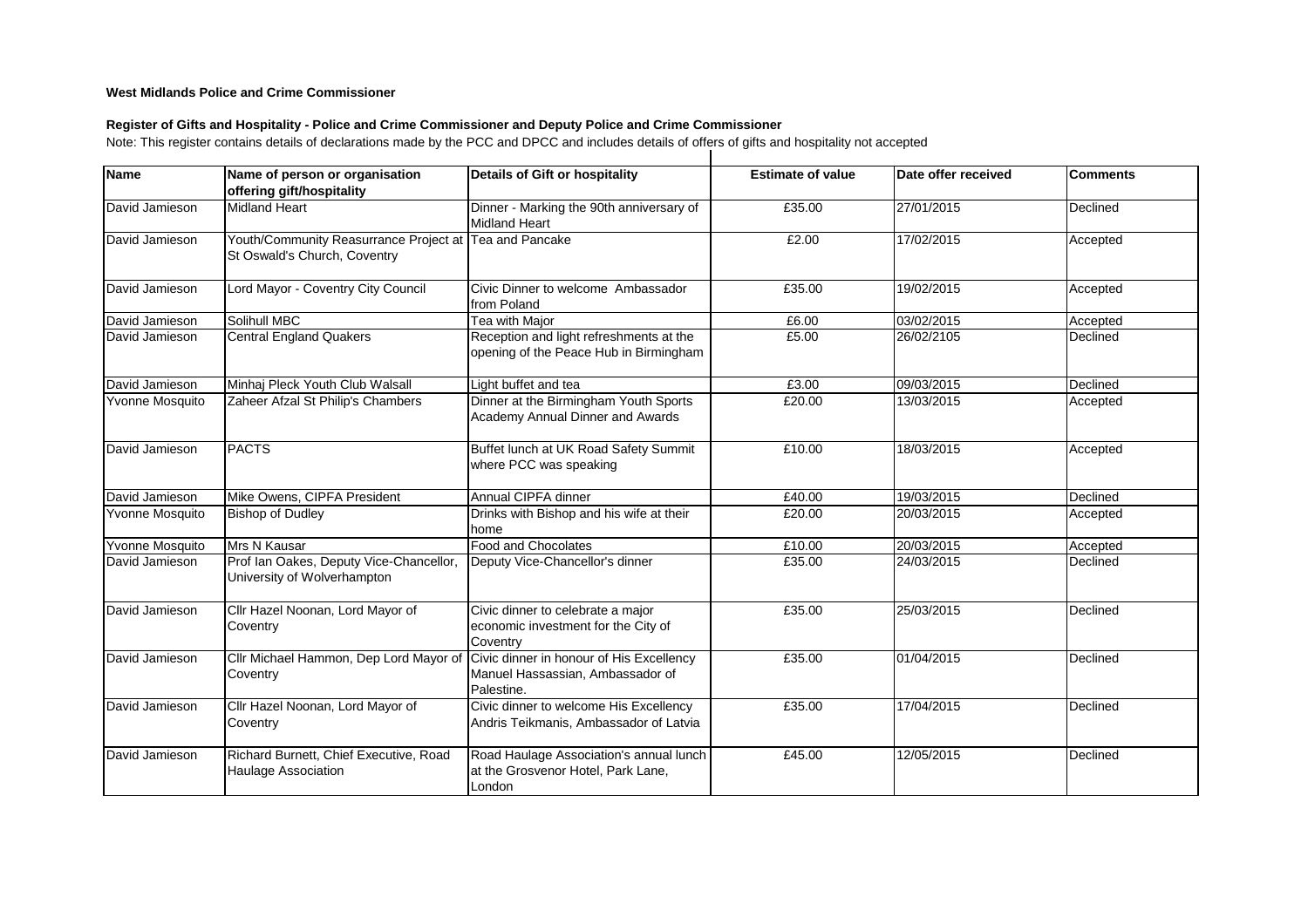| David Jamieson         | TISPOL - European Traffic Police         | Overnight hotel stay at Double Tree          | £200.00 | 19/05/2015 | Accepted |
|------------------------|------------------------------------------|----------------------------------------------|---------|------------|----------|
|                        | <b>Network</b>                           | Hilton, Bristol where PCC was key            |         |            |          |
|                        |                                          | speaker                                      |         |            |          |
| David Jamieson         | Coventry City Council - Lord Mayor's     | Buffet supper to follow the Investiture of   | £15.00  | 19/05/2015 | Declined |
|                        | Office                                   | the Mayor                                    |         |            |          |
| David Jamieson         | <b>Road Safety Trust</b>                 | Working lunch during meeting                 | £10.00  | 10/06/2015 | Accepted |
| David Jamieson         | Jamaica National                         | Dinner at "The Meeting Room" Edgbaston       | £20.00  | 03/06/2015 | Accepted |
|                        |                                          |                                              |         |            |          |
| Yvonne Mosquito        | Glen Easy (Cancer Charity)               | Bottle of water during charity event held    | £1.00   | 06/06/2015 | Accepted |
|                        |                                          | at Birmingham City Council House             |         |            |          |
|                        |                                          |                                              |         |            |          |
| Yvonne Mosquito        | <b>Wolverhampton City Council</b>        | Light refreshments during Civic Sunday       | £5.00   | 07/06/2015 | Accepted |
|                        |                                          |                                              |         |            |          |
| David Jamieson         | <b>Road Safety Trust</b>                 | Light working lunch                          | £10.00  | 10/06/2015 | Accepted |
| David Jamieson         | <b>Common Purpose</b>                    | Glass of sparkling water at drinks           | £3.00   | 11/06/2015 | Accepted |
|                        |                                          | reception being held at KPMG offices         |         |            |          |
| <b>Yvonne Mosquito</b> | Mount Zion Church, Aston                 | Lunch and water at a Health and Well-        | £10.00  | 13/06/2015 | Accepted |
|                        |                                          | Being conference for Vulnerable women        |         |            |          |
|                        |                                          | where DPCC was speaking.                     |         |            |          |
| Yvonne Mosquito        | <b>West Mids Police</b>                  | Light refreshments following Special         | £5.00   | 14/06/2015 | Accepted |
|                        |                                          | <b>Constabulary Memorial Day</b>             |         |            |          |
| David Jamieson         | Church of St Alban, Highgate             | Participation in High Mass Communion         | £2.00   | 20/06/2015 | Accepted |
|                        |                                          | (bread and wine)                             |         |            |          |
| David Jamieson         | Birmingham & Solihull Women's Aid        | Drinks and canapes at reception to           | £10.00  | 29/06/2015 | Declined |
|                        |                                          |                                              |         |            |          |
|                        |                                          | celebrate 35th anniversary of Women's<br>Aid |         |            |          |
|                        |                                          |                                              |         |            |          |
| Yvonne Mosquito        | Birmingham & Solihull Women's Aid        | Drinks and canapes at reception to           | £10.00  | 29/06/2015 | Declined |
|                        |                                          | celebrate 35th anniversary of Women's        |         |            |          |
|                        |                                          | Aid                                          |         |            |          |
| Yvonne Mosquito        | Ken Sloan, University of Warwick         | 50th anniversary book launch and             | £5.00   | 02/07/2015 | Declined |
|                        |                                          | reception                                    |         |            |          |
| David Jamieson         | M Farooq Khan, Unique Travel             | Iftar dinner. Event sponsored by Xpress      | £25.00  | 05/07/2015 | Declined |
|                        |                                          | Money and attended by local community,       |         |            |          |
|                        |                                          | business men, councillors and Islamic        |         |            |          |
|                        |                                          | Scholars (700 - 1000 people)                 |         |            |          |
|                        |                                          |                                              |         |            |          |
| Yvonne Mosquito        | Assoc of Industrial Road Safety Officers | Light refreshments                           | £5.00   | 06/07/2015 | Accepted |
| David Jamieson         | <b>Greater Manchester Police</b>         | Light working lunch                          | £10.00  | 08/07/2015 | Accepted |
| David Jamieson         | <b>Greater Manchester Police</b>         | Light working lunch                          | £10.00  | 08/07/2015 | Accepted |
| <b>Yvonne Mosquito</b> | Tyresafe                                 | Light refreshments                           | £2.00   | 09/07/2015 | Accepted |
| David Jamieson         | University of Wolverhampton              | Light working lunch                          | £10.00  | 10/07/2015 | Accepted |
| David Jamieson         | Black & Asian Police Assoc (BAPA)        | Dinner during Awards' evening                | £30.00  | 11/07/2015 | Accepted |
| David Jamieson         | Lord Mayor's Office, Birmingham City     | Light refreshments in the Banqueting         | £5.00   | 12/07/2015 | Declined |
|                        | Council                                  | Suite to follow Annual Civic Service at St   |         |            |          |
|                        |                                          | Martin in the Bull Ring                      |         |            |          |
| Yvonne Mosquito        | <b>APCCs</b>                             | <b>Refreshments during APCCs AGM</b>         | £10.00  | 15/07/2015 | accepted |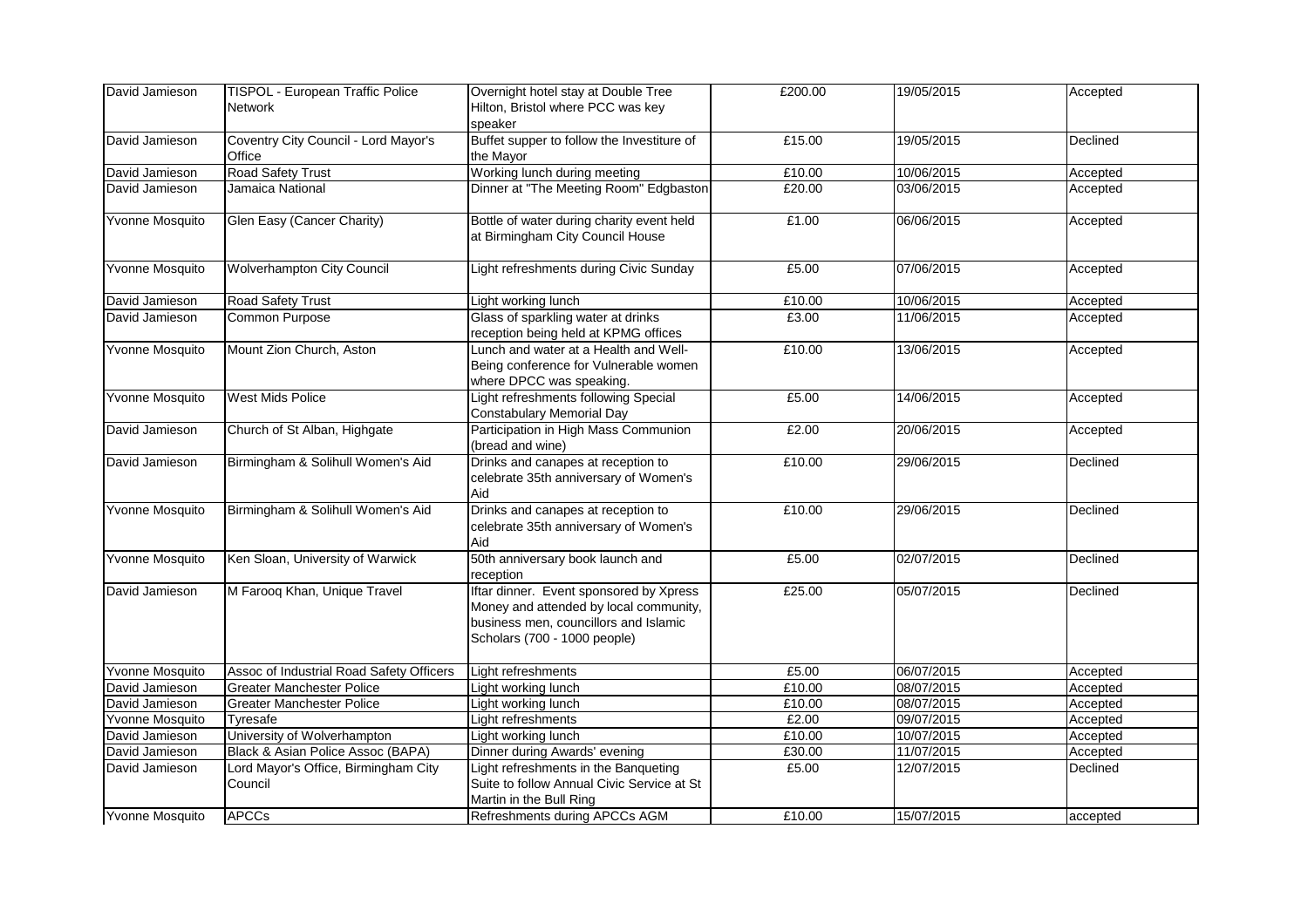| David Jamieson  | Sir Richard Lambert, Chancellor of the<br>University of Warwick         | Invitation for PCC and guest to attend<br>Summer Degree Congregation Dinner                                                                                | £70.00 | 16/07/2015 | declined |
|-----------------|-------------------------------------------------------------------------|------------------------------------------------------------------------------------------------------------------------------------------------------------|--------|------------|----------|
| Yvonne Mosquito | Sir Richard Lambert, Chancellor of the<br>University of Warwick         | Invitation for DPCC and guest to attend<br>Summer Degree Congregation Dinner                                                                               | £70.00 | 16/07/2015 | declined |
| David Jamieson  | University of Birmingham                                                | Dinner at the University Chancellor's<br>dinner                                                                                                            | £40.00 | 16/07/2015 | Accepted |
| David Jamieson  | <b>Federation of Small Businesses</b>                                   | Small Business Engagement lunch at<br>Scarman House, Warwick University<br><b>Conference Centre</b>                                                        | £25.00 | 17/07/2015 | Declined |
| David Jamieson  | Cllr Michael Hammon, Lord Mayor of<br>Coventry                          | Invitation to Civic Dinner held to celebrate<br>the Queen's Award for Enterprise and<br>International Trade being awarded to<br><b>Coventry University</b> | £35.00 | 17/07/2015 | Declined |
| David Jamieson  | Keith Stokes-Smith, President<br><b>Birmingham Consular Association</b> | Invitation for PCC and partner or DPCC<br>and partner to join party in a box at<br>Worcestershire County Cricket on 2 Aug<br>2015 to include lunch.        | £80.00 | 17/07/2015 | Declined |
| David Jamieson  | Nozmul Hussain, The Community<br>Foundation                             | Dinner during Community Inspiration<br>Awards evening                                                                                                      | £5.00  | 22/07/2015 | Accepted |
| Yvonne Mosquito | Jonnie Turpie, High Sheriff of the West<br><b>Midlands</b>              | Drinks and canapes at Summer Garden<br>Party                                                                                                               | £5.00  | 23/07/2015 | Accepted |
| Yvonne Mosquito | Cllr Gurdial Atwal, BCC Councillor                                      | Light refreshment at Kabaddi event in<br>Handsworth Park                                                                                                   | £5.00  | 26/07/2015 | Accepted |
| David Jamieson  | Cllr Glenis Slater, Mayor of Solihull                                   | Invitation to Civic Service in Solihull<br>Parish Church and drinks reception at the<br><b>Civic Suite</b>                                                 | £10.00 | 27/07/2015 | Declined |
| David Jamieson  | <b>Coventry City Council</b>                                            | Light refreshment during Interfaith Forum<br>Meeting where PCC was speaking.                                                                               | £2.00  | 29/07/2015 | Accepted |
| Yvonne Mosquito | Rebecca Foster, Enterprise Rent-A-Car                                   | Buffet and bouquet of flowers at a<br>Women in Leadership event where<br>DPCC was key speaker                                                              | £30.00 | 30/07/2015 | Accepted |
| David Jamieson  | Cllr Michael Hammon, Lord Mayor of<br>Coventry                          | Invitation to Civic Dinner held to celebrate<br>the Queen's Award for Enterprise and<br>Sustainable Development being award to<br>JLR.                     | £35.00 | 31/07/2015 | Declined |
| Yvonne Mosquito | Virginia Kamara, Celestinecelest<br>Community / African Forum           | Dinner at 'African Women's Day' event<br>where DPCC was guest speaker                                                                                      | £20.00 | 01/08/2015 | Accepted |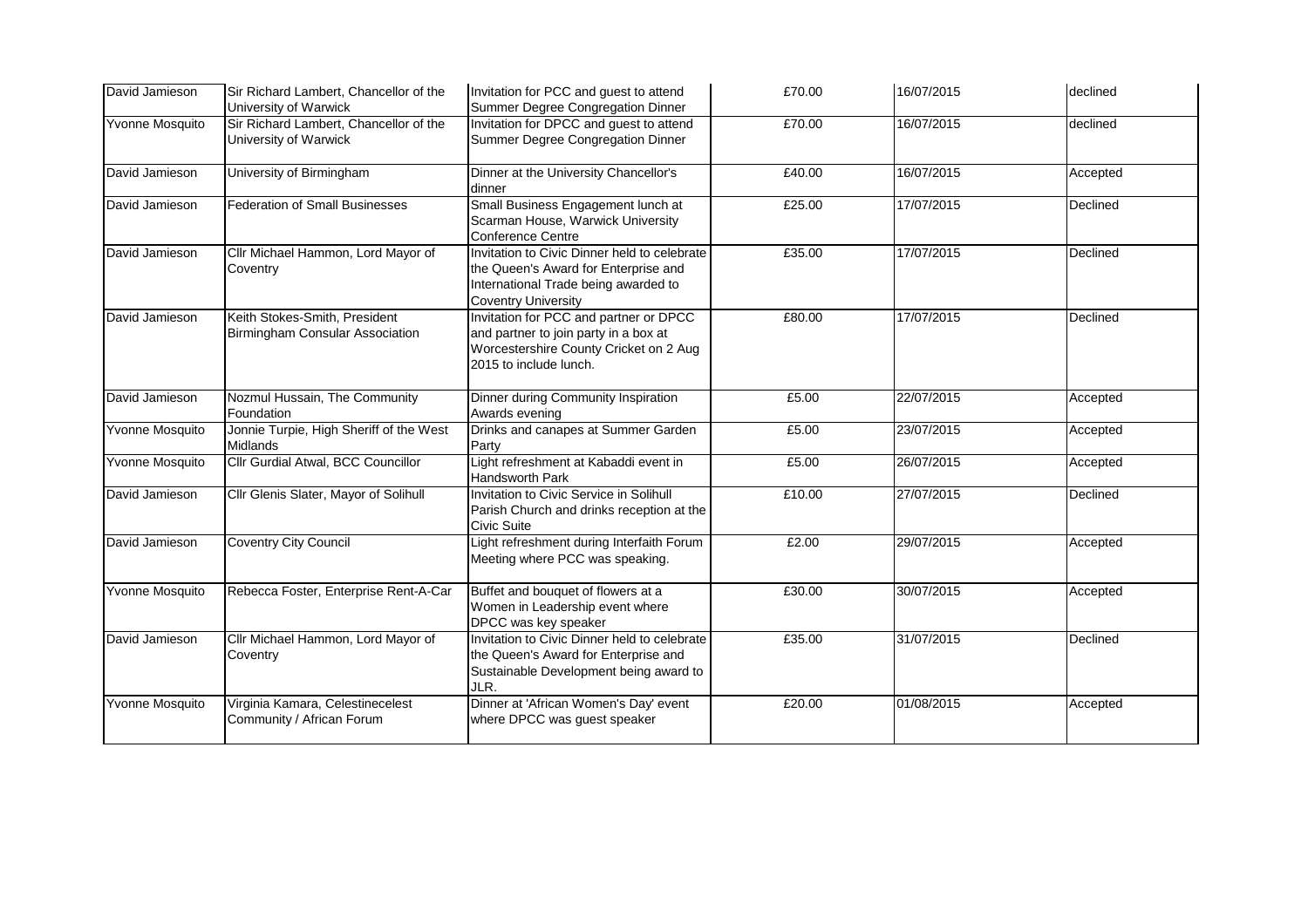| Yvonne Mosquito                      | David Jamieson and Col Stephen Cartwright, The Army<br>Engagement Group, Royal Military<br><b>Academy Sandhurst</b> | Invitation to "Your Army" presentation<br>event at CTC Kingshurst Academy in<br>Birmingham on 23 Sept 2015. To include<br>a reception with light refreshments.                                                                                            | £20.00  | 18/08/2015 | Declined           |
|--------------------------------------|---------------------------------------------------------------------------------------------------------------------|-----------------------------------------------------------------------------------------------------------------------------------------------------------------------------------------------------------------------------------------------------------|---------|------------|--------------------|
| David Jamieson or<br>Yvonne Mosquito | Hamid Malik, President of Federation of<br><b>Indian Muslim Organisations - Midlands</b>                            | Dinner during evening celebrating 69th<br>Independence Day of India. Being held at<br><b>Broadway Academy and Leisure Centre</b>                                                                                                                          | £25.00  | 21/08/2015 | Declined           |
| David Jamieson                       | Cllr Michael Hammon, Lord Mayor of<br>Coventry                                                                      | Invitation to Admission Ceremony of<br>Ratan Tata and Prof Lord Kumar<br>Bhattacharyya as Hon Freeman of the<br>City. Includes formal civic lunch                                                                                                         | £25.00  | 28/08/2015 | Declined           |
| Yvonne Mosquito                      | Desmond Jaddoo, Word 4 Weapons                                                                                      | Invitation to Word 4 Weapons Community<br>Awards evening on 3 Oct. DPCC to<br>accept award. Includes dinner.                                                                                                                                              | £20.00  | 22/09/2015 | Accepted           |
| David Jamieson                       | <b>Trevor Hall, Road Safety Support</b>                                                                             | Invitation to attend and chair part of 2 day<br>conference being held at Radisson Blu<br>Hotel in Manchester 30 Sept & 1 Oct.<br>Includes bed and breakfast at Radisson<br>Blu, lunch and refreshments on both days<br>and evening gala dinner on 30 Sept | £200.00 | 30/09/2015 | Declined           |
| David Jamieson                       | Kin Bong Lam & Dorian Chan, Owners of<br>Ming Moon                                                                  | Invitation to grand opening and launch of<br>Ming Moon restaurant for PCC and guest<br>on 10 Oct 2015. Evening to include gala<br>dinner, live entertainment and a<br>complimentary drinks reception.                                                     | £80.00  | 02/10/2015 | Declined           |
| Yvonne Mosquito                      | Mashuq Ally, AD Equalities, Community<br>Safety & Cohesion, Birmingham City<br>Council                              | Invitation to be guest at the Anka Nursery<br>Charity event on 10 Oct 2015. Includes<br>dinner.                                                                                                                                                           | £30.00  | 22/09/2015 | Accepted           |
| Yvonne Mosquito                      | Karen Geddes, Chair of Black and Asian<br>Police Association (BAPA)                                                 | Invitation to the BAPA Conference gala<br>dinner on 22 Oct 2015                                                                                                                                                                                           | £35.00  | 14/09/2015 | Accepted           |
| Yvonne Mosquito                      | Rev Eve Pitt, Holy Trinity Church, Aston                                                                            | Invitation to speak at Memorial Service on<br>25 Oct. Included buffet refreshments                                                                                                                                                                        | £10.00  | 20/10/2015 | Accepted           |
| Yvonne Mosquito                      | Chairman, Police Federation of England & Includes drinks reception, dinner and<br>Wales                             | Invitation to Police Bravery Awards<br>celebration evening being held at the<br>Dorchester in London on 27 Oct 2015.<br>entertainment.                                                                                                                    | £45.00  | 29/09/2015 | Accepted           |
| David Jamieson                       | <b>Wolverhampton University</b>                                                                                     | PCC was given a box of chocolates after<br>speaking to a group of students on the<br>work of the PCC                                                                                                                                                      | £6.00   | 02/12/2015 | Shared with office |